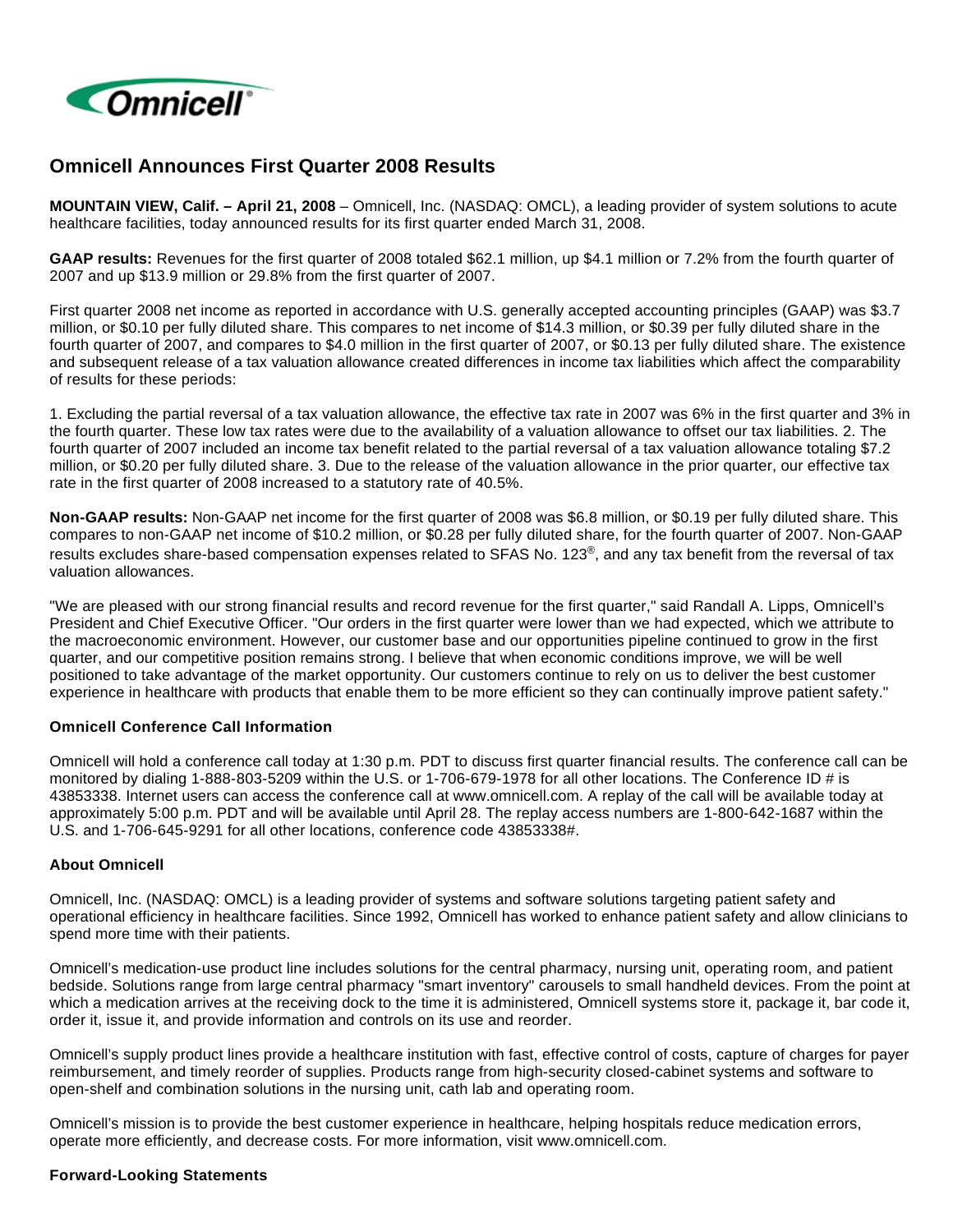To the extent any statements contained in this release deal with information that is not historical, these statements are necessarily forward-looking. As such, they are subject to the occurrence of many events outside Omnicell's control and are subject to various risk factors that could cause actual results to differ materially from those expressed or implied in any forwardlooking statement. The risk factors are described in the Company's Securities and Exchange Commission (SEC) filings and include, without limitation, the continued growth and acceptance of our products and services and the continued growth of the clinical automation and workflow automation market generally, the potential of increasing competition, the ability of the company to grow product backlog, retain key personnel, cut expenses, develop new products and integrate acquired products or intellectual property in a timely and cost-effective manner, and improve sales productivity. Prospective investors are cautioned not to place undue reliance on forward-looking statements.

#### **Use of Non-GAAP Financial Information**

This press release contains financial measures that are not calculated in accordance with U.S. generally accepted accounting principles (GAAP). Our management evaluates and makes operating decisions using various performance measures. In addition to Omnicell's GAAP results, we also consider non-GAAP gross margin, non-GAAP operating expenses, non-GAAP net income, and non-GAAP earnings per diluted share. These non-GAAP results should not be considered as an alternative to gross margin, operating expenses, net income, earnings per fully diluted share, or any other performance measure derived in accordance with GAAP. We present these non-GAAP results because we consider them to be important supplemental measures of Omnicell's performance.

Our non-GAAP gross margin, non-GAAP operating expenses, non-GAAP net income, non-GAAP earnings per fully diluted share are exclusive of certain items to facilitate management's review of the comparability of Omnicell's core operating results on a period to period basis because such items are not related to Omnicell's ongoing core operating results as viewed by management. We define our "core operating results" as those revenues recorded in a particular period and the expenses incurred within that period that directly drive operating income in that period. Management uses these non-GAAP financial measures in making operating decisions because, in addition to meaningful supplemental information regarding operation performance, the measures give us a better understanding of how we should invest in research and development, fund infrastructure growth and evaluate marketing strategies. In calculating the above non-GAAP results, management specifically adjusted for the following excluded items:

a) Stock-based compensation expense impact of SFAS No. 123R. We recognize equity plan-related compensation expenses, which represent the fair value of all share-based payments to employees, including grants of employee stock options, as required under SFAS No. 123 (revised 2004), "Share-Based Payment" (SFAS No. 123R).

b) Income tax benefit from tax valuation allowance release. This refers to the recognition of an income tax benefit from the partial reversal of our tax valuation allowance on specific deferred tax assets that is no longer required. Under Statement of Financial Accounting Standards No. 109, the release of the tax valuation allowance is necessary, primarily as a result of achieving sustained profitability in certain tax jurisdictions.

Management adjusts for the excluded items because management believes that, in general, these items possess one or more of the following characteristics: their magnitude and timing is largely outside of Omnicell's control; they are unrelated to the ongoing operation of the business in the ordinary course; they are unusual and we do not expect them to occur in the ordinary course of business; or they are non-operational, or non-cash expenses involving stock option grants.

We believe that the presentation of these non-GAAP financial measures is warranted for several reasons:

1) Such non-GAAP financial measures provide an additional analytical tool for understanding Omnicell's financial performance by excluding the impact of items which may obscure trends in the core operating results of the business;

2) Since we have historically reported non-GAAP results to the investment community, we believe the inclusion of non-GAAP numbers provides consistency and enhances investors' ability to compare our performance across financial reporting periods;

3) These non-GAAP financial measures are employed by Omnicell's management in its own evaluation of performance and are utilized in financial and operational decision making processes, such as budget planning and forecasting; and

4) These non-GAAP financial measures facilitate comparisons to the operating results of other companies in our industry, which use similar financial measures to supplement their GAAP results, thus enhancing the perspective of investors who wish to utilize such comparisons in their analysis of our performance.

Set forth below are additional reasons why specific items are excluded from our non-GAAP financial measures:

a) While stock-based compensation calculated in accordance with SFAS No.123R constitutes an ongoing and recurring expense of Omnicell, it is not an expense which requires cash settlement by Omnicell. We therefore exclude these charges for purposes of evaluating core operating results. Thus, our non-GAAP measurements are presented exclusive of stock-based compensation expenses to assist management and investors in evaluating our core operating results.